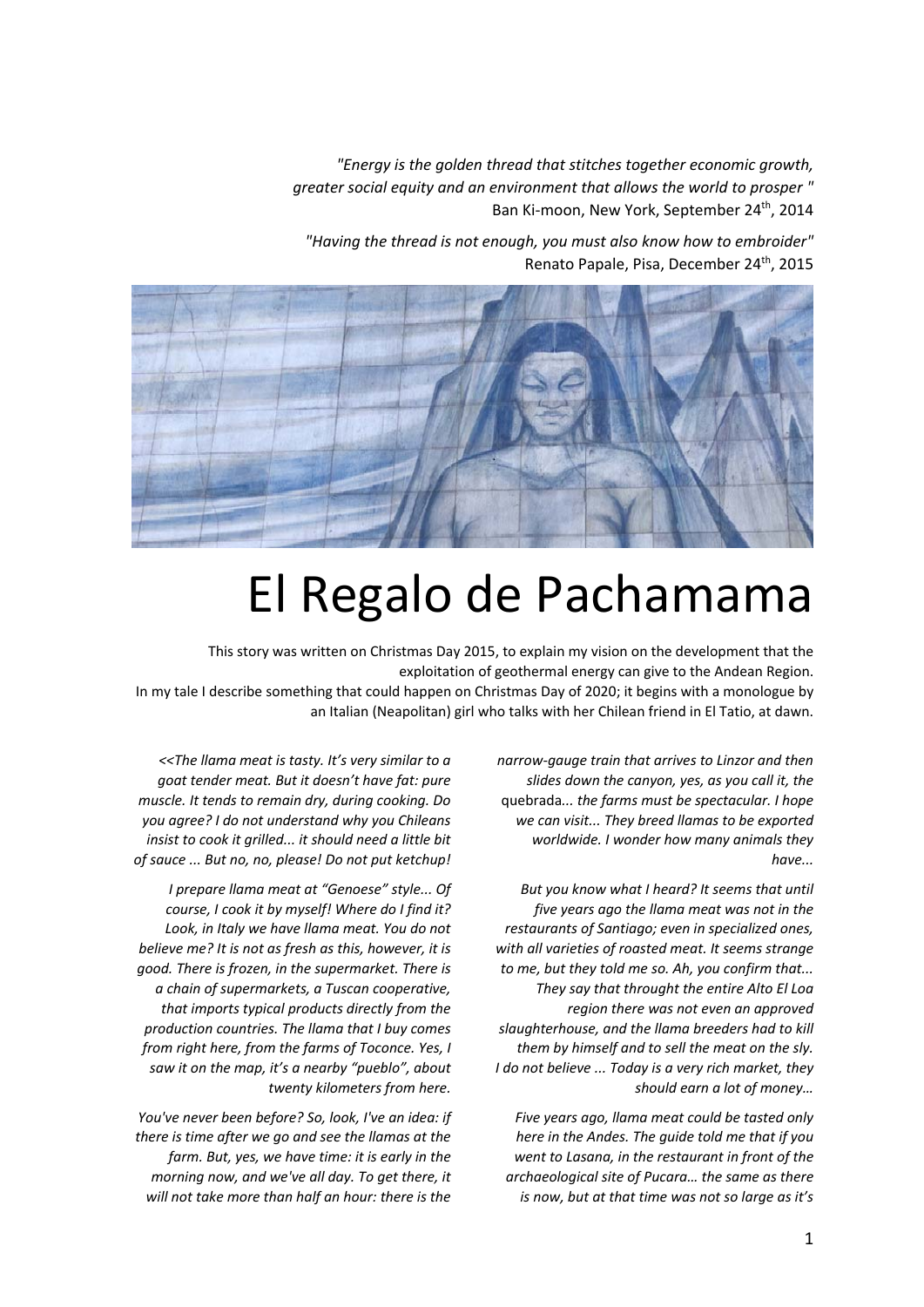*there is a hand‐made garment manufacture, marketed under the trademark of origin. It seems that they have an exclusive contract with an Italian designer who next year will come on the market with this new line of black alpaca, with the brand and more ...* 

*They say that he pays the fiber fifty euro the kilo. Think: one hundred and fifty Euros a year per animal. And that's just the material; Then there is the work, paid...* 

*But I was saying about Genoese cooking style! No, it has nothing to do with basil pesto. The Genoese is a Neapolitan recipe, made with onions... I do not know why they name it so! Genoa town has nothing to do whit it... It is a sauce for cooking meat. Like a ragù sauce, however, not based on tomato, but made by onions.* 

*Mind, you need a lot of onion. Then: for eight people put two kilos of onions sliced into pieces in a pressure cooker with a little water. Of course, in a pressure cooker. First, you do before, but more, can you imagine how the onion can be cooked here, without pressure cooker? It would be a jelly. At four thousand meters, water boils at 80 Celsius degrees ... Then mash the onion... And brown it in olive oil and red wine. Eventually, you cut the meat into pieces and put it to cook into the sauce...* 

*But what a noise there is! We cannot talk ... How many people will be there, in the room, for breakfast? I think at least five hundred. But yes, look: the tables have eight seats each, and they're almost all full. In the room below are six‐by‐four, twenty‐four tables. Twenty more are in these two rows along the window, you see? Ah, no, there are more: not counting the rectangular tables with six seats on that other side! ... Many more! And then also calculates all the people who are still at the buffet, with the plate in his hand ... Today is Christmas; during the holidays there should be more guests than usual.* 

*If they say they have over half a million visitors a year... The average is more than a thousand a day. Yes, of course, not everyone will come to eat at the Sanctuary Lodge after the aurora show. However, a best part... And why did they call it "sanctuary"? Although in Machu Picchu is the same, do you remember? The Lodge at the exit of the archaeological site they call it "sanctuary" but* 

*today... It was a wooden hut. As it is now, sure… but much smaller. In short, it seems that in the restaurant, if you wanted to taste the llama, you had to ask it in low voice, as if it were a prohibited good... And it was really forbidden, because they slaughtered secretly …* 

*At that time, it seems that there were only a few dozen llamas throughout the entire region, most of them bred in Taira. It is a pueblo that is now famous. Yo must visit it: is in a beautiful valley. The guide led me there yesterday afternoon, while you were doing your trek on the small cone of the Poruña volcano. From San Pedro, where we left, follow the lava rock coming down from Poruña, up to the ford of Santa Barbara; then ascend the river El Loa, that creeps into a canyon... yes, of course, a* quebrada*.... The valley is very green. First, it's wide, with stony side walls. Then it suddenly narrows and is closed on both sides by two rows of compact volcanic rock monoliths. They're angular columns, such as basalt ones, however, they are red. They look like red giants that protect the valley. The blazing sun with its light and shadows draws grim expressions on their faces…* 

*They told me that five years ago in Taira, without electricity, there were only three elderly people and thirty llamas. It seems the song of Domenico Modugno, do you remember? "We are only three, three bandits and three donkeys ..." No? it's a pity. Does not matter. It's an old song, you could not know. My dad used to sing it...* 

*In summary, now in Taira there is a cooperative of young people who run a small lake for fishing trout and twenty bungalows. During this season it's all full... In the pastures they have stopped breeding llama and they keep only alpacas for valuable fiber. They explained to me that with European funding and a project of the University of Camerino they imported from Peruvian farms in Toccra a hundred monochromatic black alpacas, and then selected a generation of curly alpaca.* 

*They are small in size. "Negrita de Taira" they named them. Of course, you've heard of them! They're famous. In short, these alpacas produce three kilos of black fiber per year per capita, with a fineness of less than 20 microns. Now in Taira is a artisan factory for washing, sorting and carding; all the second‐hand equipment comes from Biella (Italy), where were to be dismantled. And then,*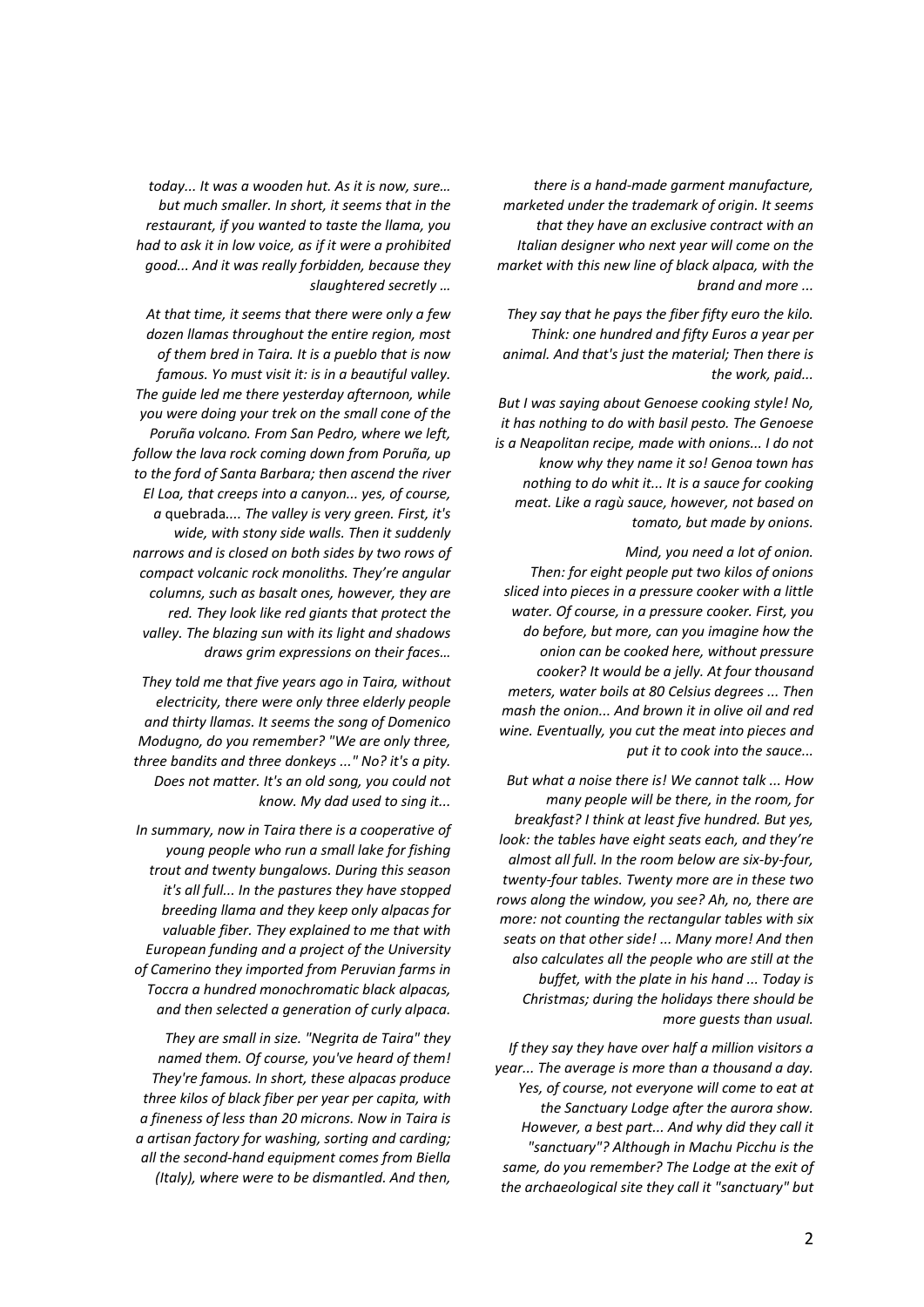*think I can get too cold... But you can do it, if you want, I'll wait for you…* 

*Then, the first thing before moving away, we make a visit to the Archaeological Park with the guide. He'll let us see the drilling tools used by the Larderello Company almost one hundred years ago, and then those of the Chilean Corfo in the 80s, and the workers' campsites...* 

*The air up here is so dry that after forty years still everything is perfect without any trace of rust... What exaggeration? It's written here. So, let us see... I also want to see the pastures of vicuñas, the greenhouses of tomatoes and auberges fed by drip irrigation, and then "*bofedales"*, that is the wetlands that were created by water from the geothermal Plant... The whole area around the power plant is a garden in the desert, full of animals. Here is a photo of a nest of partridges on an industrial steel armoring…* 

*Uh, what a pity! ... We missed it! ... What? The "chaccu"! Look, here is written that in November, during spring, they carry out the capture and shearing of vicuñas. It's called "chaccu". In the previous days, people from pueblos collect them all in the Rio Salado valley, around the greener pastures. Then, waving colored flags, they push the animals within the temporary precincts made of nets on both sides of the valley, that gradually narrow downward. They push vicuñas slowly (to not scare them) to the bottom of the networks, where a large circular chamber is, in which eventually they collect them; they take the animals, so shear and release them one by one.* 

*Here is written that in the valley every year they capture many hundreds of animals. Only the hair on the back is thin, and each animal produces about three hundred grams of valuable fiber. After hand selection it is sold to spinning companies in Italy for some as one thousand euro per kilo... One euro per gram! What is it, gold?* 

*So, how much is the Garibaldi's poncho worth? But you do not know anything! How can you ask: who is Garibaldi? He was like Simon Bolivar for you, that's who he was ... The difference is that Garibaldi came here in South America, while Simon Bolivar never came to Italy. And even Simon Bolivar had a poncho of vicuna. I saw it at his home in Lima, Peru.* 

*it is a restaurant for hundreds of customers a day... Oh, you say that the sanctuary relates to the nature reserve? It seems to me however a blasphemy... Everyone goes to overeat, in the "sanctuary" ... Bah? "Restaurant" I would call it. It was not so cool term but more appropriate…* 

*Nice was, however, the show! What do you say? It was awesome, wasn't it? The lights, the colors, the music... but how do they synchronize the music with the puffs of geysers? There is no orchestra, it's all recorded! You say that there is a computer connected? But no, I do not think... You say they can? Rather I think that the geysers are so regular that they can rely on it to play recorded music... Bah! But who cares how they do: it was beautiful and it's all. And then, when they turned lights off suddenly and the night sky appeared? Wonderful! Of course, it was worth waking up so early... but why during the night? Okay, it needs the dark, but why not in the evening after dinner? it would be less tiring! The temperature, you say? They explained? No, I was distracted, maybe. So, let me check if I understand: before dawning it is the coldest hour of the day, and the steam becomes white and thick, while during the day it disappears? Look, it's really true! From the window now, around the geothermal park it seems all flat and dry, whereas before sunrise it was full of steam, it looked like the Solfatara, hundred times larger ... The Solfatara! ... Why, you do not know it? It is a geothermal field in Pozzuoli, near Naples, inside a crater... Look, it is famous. They made films, wrote books... Of course, it's not as big as El Tatio, it does not have the record of the largest geothermal field in the hemisphere, but it is well known, come on! The Solfatara... Anyone goes there on trips with the schoolmates…* 

*I'm joking. You cannot know the Solfatara. But when you come to Naples I'll bring you there, so you'll tell me if it's as beautiful as El Tatio...* 

*So, what we do when we've had our breakfast? It's not yet eight o'clock and we have the whole day ahead... Pass me the brochure with a map of the park. We said Toconce, the llama farms. Here is the train timetable... Almost every hour. Then, from there you can also proceed to Turi... Ah, yes, I really want to do a bath in the spa pool at three thousand meters above sea level before we leave. No, here in El Tatio I do not have the courage, I*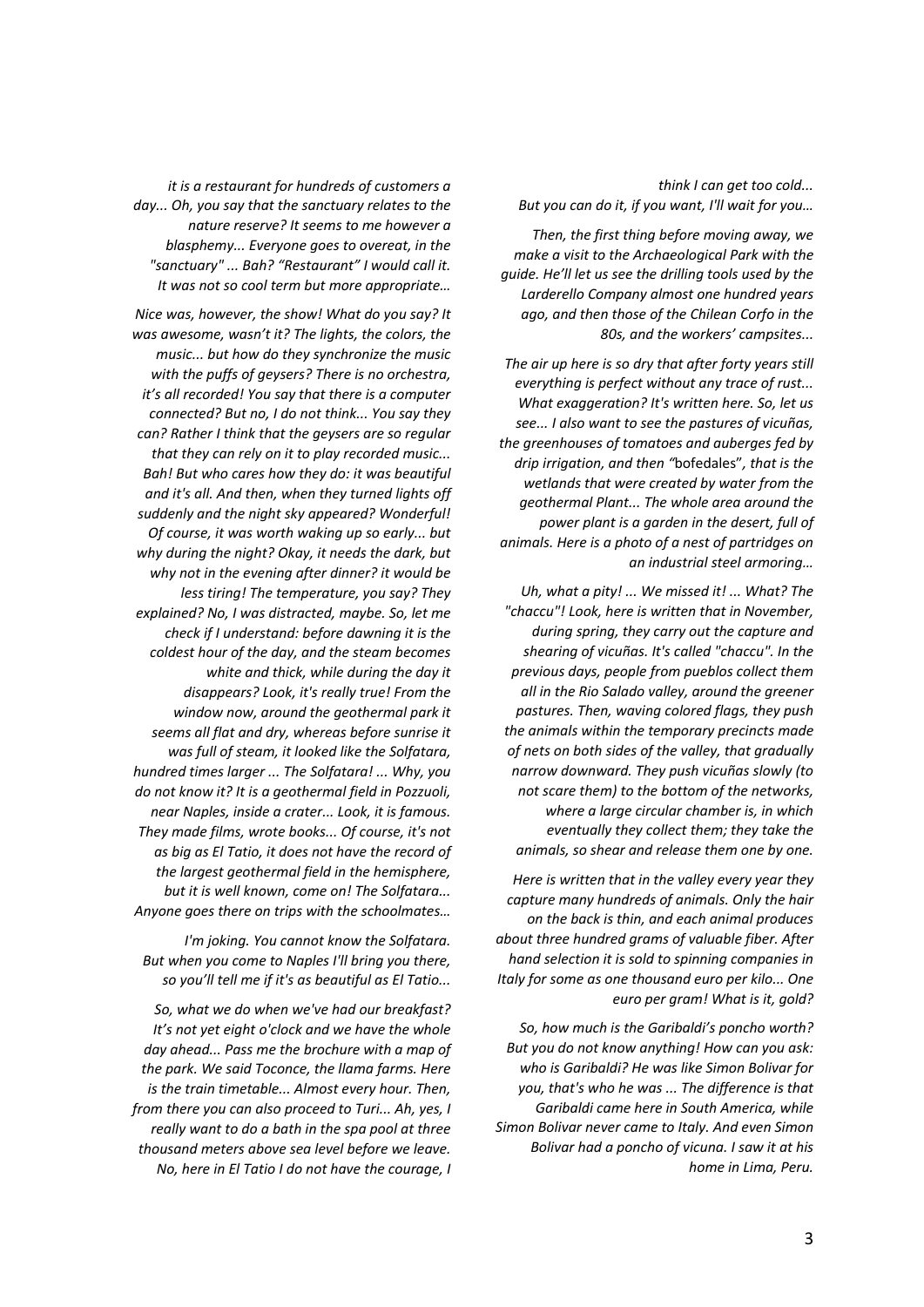*I agree that the B&B that you booked on the Internet is very nice, on top of the hill near the funicular stop... it looks like being at Vomero... No, I do not tell you what Vomero is. Google it on the Internet, with your smartphone!* 

*In the pueblo, you saw? they were all excited that in February the UNESCO Commission will come to give them the title of "World Heritage". They do not talk about anything else! It is another project that was born in Italy, thanks to a "twinning" with the "Sassi" of Matera. It was done by some Chilean Universities in collaboration with the Faculties of Architecture of Naples and Florence. And then the entire hotel system here on the Andes, who arrived to offer almost five hundred beds only in the Pueblo Caspana, is based on an Italian format, the "diffused hotel", born fifty years ago to reuse villages depopulated by the earthquake!* 

*Caspana really looks like the Italian town of Matera... with the houses of the Neolithic age excaved in the walls of the... of the* quebrada*. And the cut‐ stone houses belonging to Inca times, and the most recent made of adobe, on the terraces; the small church, the little square, the small bridge... Of course, I only use diminutives: I felt like I was in the Crib!* 

*Hey: during Christmas evening, under the stars, only pipers were missing... But no, I'm not deriding anything, it is a lovely place. I like the Crib. Look, in Naples we spend a lot of money every year, to make the Crib...* 

> *It deserves it, it deserves the title of "World Heritage". And then, it's a so old pueblo...*

*Full stop. Now it is time. We prepare two sandwiches and go to the bus. So, we agree? Archaeological Park, greenhouses,* bofedales *and local train to Toconce and Turi... Come on, that to visit Laguna Colorada in Bolivia we'll go back again, maybe for Christmas next year, when there will also be air service. That here we come willingly. And next year I want also to come with my boyfriend, that to move him from Naples and separate him from Mom during the holidays… a crane is needed!* 

*You understand me, right?…>>* 

*Of course, however, I would appreciate a lot a vicuña scarf like the one we saw yesterday in the bed and breakfast in Caspana... let me think… Today is Christmas... well, now, I send a text message to whom you know, and I tell him that I'll spend a hundred euro in his name for the gift he has to give me... What time is it now, in Naples? Okay, okay, it's noon. At this hour he's buying pastries to take to his aunts for Christmas lunch... He is going to eat tortellini soup and reinforced salad, with capers and cauliflower... Come on, it will be a pleasure for him too, if I write to him sending my auguries for Christmas…* 

*Here is written that the harvesting of the vicuna fiber is a concession by the State, given to the pueblos of Caspana and Linzor, where there are also women who then make a hand selection of the hair and carry out the first carding... That's why the B&B landlady last night had vicuna products on sale closed inside a locked cupboard... Do the math: three hundred euro for each animal, for a country like Caspana is a lot of money... And then in the pueblo they have also the sale of hand‐ made products in all hotels and B&Bs...* 

*After the tour to the Archaeological Park, the electric minibus will take us back here at "Sanctuary" for a snack. But no, I did not mean that we're going to have lunch here. Rather, now we can prepare some sandwiches with bread and some cheese and ham from the buffet, and we can carry them away...* 

*Yes, it's a "everything included" breakfast…* 

*I know that they offer also the long tour, which goes to Laguna Colorada in Bolivia to see the pink flamingos, but I do not want to do it. Meanwhile, we must go through a valley in nearly five thousand meters above sea level, and I am afraid that I feel bad. And then, it takes all day ... Instead we'll be back here at the end of the morning, and then at one o'clock we take a train to go to Toconce farms, then to Turi for a bath, as we said.* 

*Yes, come on, that we'll have fun anyway, and instead of flamingos we'll see llamas and take a bath... Then, in Turi there is another electric public bus for Caspana, where we'll return soon, on time to take our luggage and have another tour in the pueblo (remember that I must choose my vicuna scarf) and then we'll go back to Calama...*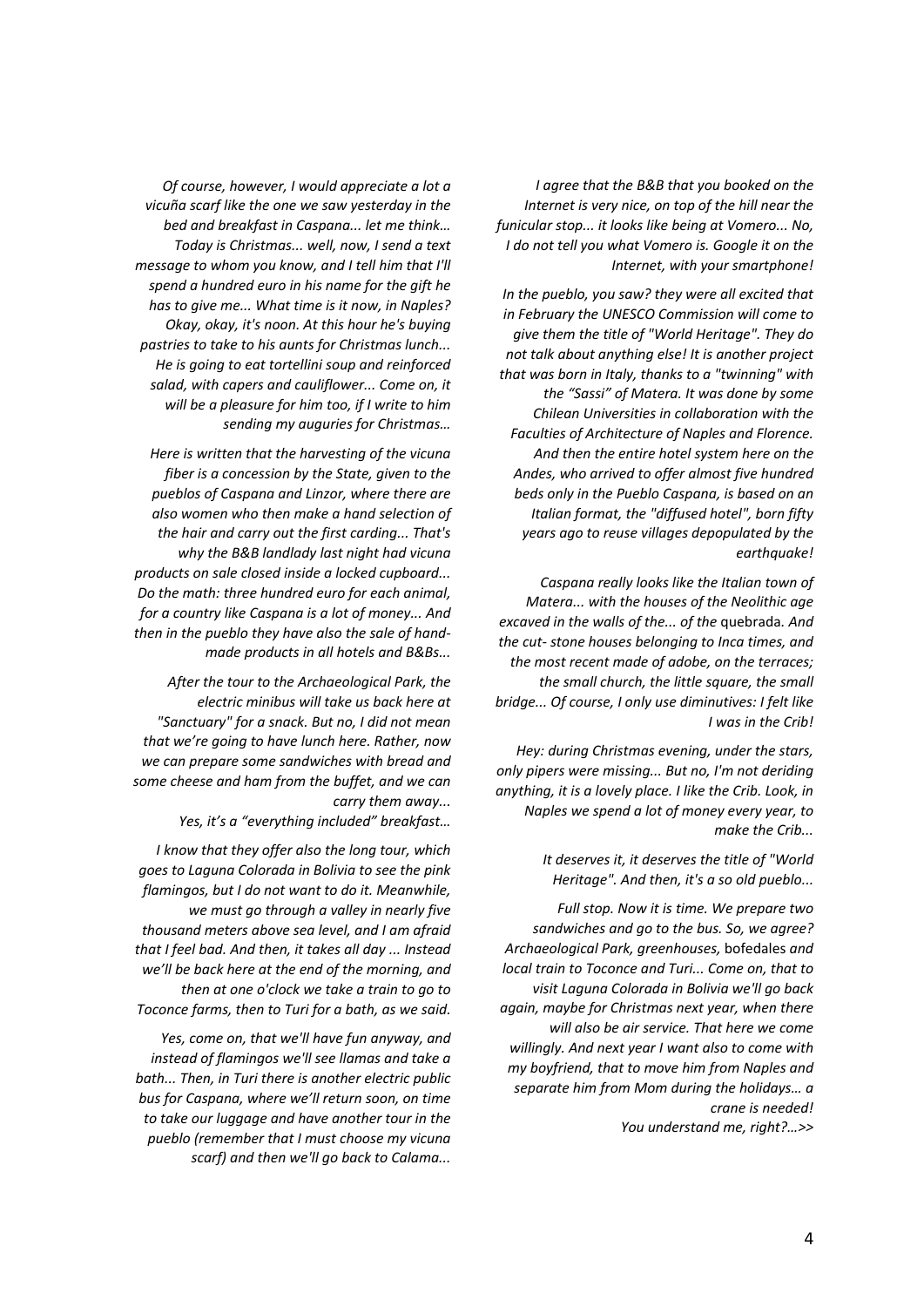At the beginning, the project started slowly, shared on social media, thanks to the interest of some environmental organizations and the support of local ProLoa. Then, the crowdfunding arrived, the network of experience, the support of the Aymara and Quechua "nations", the sustainable tourism; and then the Universities, the European funds... Slowly, some small companies intervened, and finally we convinced the big investors...

Five years ago, in South America the development of geothermal energy was almost completely stopped, despite of a great apparent interest. Only in Chile were active at least 80 exploration licenses for an area of several thousand square kilometers, and another 24 applications were pending, for another 220 thousand hectares. But only one project (Cerro Pabellòn) was then actually under development phase.

Along the cordillera, from south to north, there were recorded resources for more than 60 MW already available for exploitation, closed in wells already drilled long time before. But no power station was in operation or under construction. In my memory, I remember 12MW in Curacautin (Chile); 20MW in Copahue (Argentina); 20MW in Sol de Manana (Bolivia); 10MW in El Tatio (Chile).

Five years ago, someone was already beginning to talk about speculation. But the difficulties for the investors were perceived as real, due to a development model that pretended that a Plant at four or five thousand meters above sea level in the Andes would compete in the price of electricity with the power generated by a coal‐ fired Plant on the coast...

It was positive for the geothermal energy development to stop chasing far away electricity users, to be served by mean of expensive high‐ voltage lines, and rather to use the resource in the high Andes for the local development of the territory.

Some coincidences facilitated the process. In the first place, the availability of the most modern industrial technologies for the efficient use of geothermal resources (*H2ORC ‐ High Enthalpy Organic Rankine Cycle*) and for real‐time management of remote and isolated electricity networks (*smart grids*). We worked with the University Pisa to design them in terms of sustainability. For example, the pumping of water for drip irrigation and battery chargers for

The two girls leave, now. I see them in the direction of the buffet, where they will surely put their purpose into practice, to hide bread and cheese for lunch in their bags... They never stopped talking! And so loudly that even if I did not want to, I could not stop listening. But actually, I was pleased to eavesdrop.

Mainly, because of the Neapolitan accent of one of the two, which is well recognized even if she was speaking Spanish... I felt the air of my hometown... And also, I was intrigued by the comments of the two young women who first come to visit the Andean region of Alto El Loa.

It seems to me they have been enthusiastic... after having worked here for the last few years, I feel a little proud of this.

Our idea at first seemed so visionary, being difficult even to communicate it... Now, that the thought has become a reality, everything seems very simple, almost predictable.

The project, in a nutshell, was something like this: in a poor and sparsely populated region, but rich in renewable energy resources in abundance, we believed that the construction of a small power plant would have created the spark to initiate the economic development, required to allow the future clients to pay for the energy they would use…

It seemed then a plan totally outside the logic of the market. But the facts have shown that those "logics" were unreasonable. In fact, what we have proposed is nothing different from the creation of basic infrastructure; the same initial "step" that allowed our Western economies to initiate development (or reconstruction after the Second World War)...

The development that emerged was extraordinary, beyond all expectations: it allowed the growth of an economy based on the environmental and cultural wealth of the territory, linked to traditional craftmanship. The Andean pueblos of the entire Alto El Loa region have been repopulated. Young people, who had to leave their birthplaces to study and find work, are now back on the Andes, where they found living conditions and well‐paid jobs, both for those who had reached high professionalism and for those who had ideas for the development of innovative commercial activities.